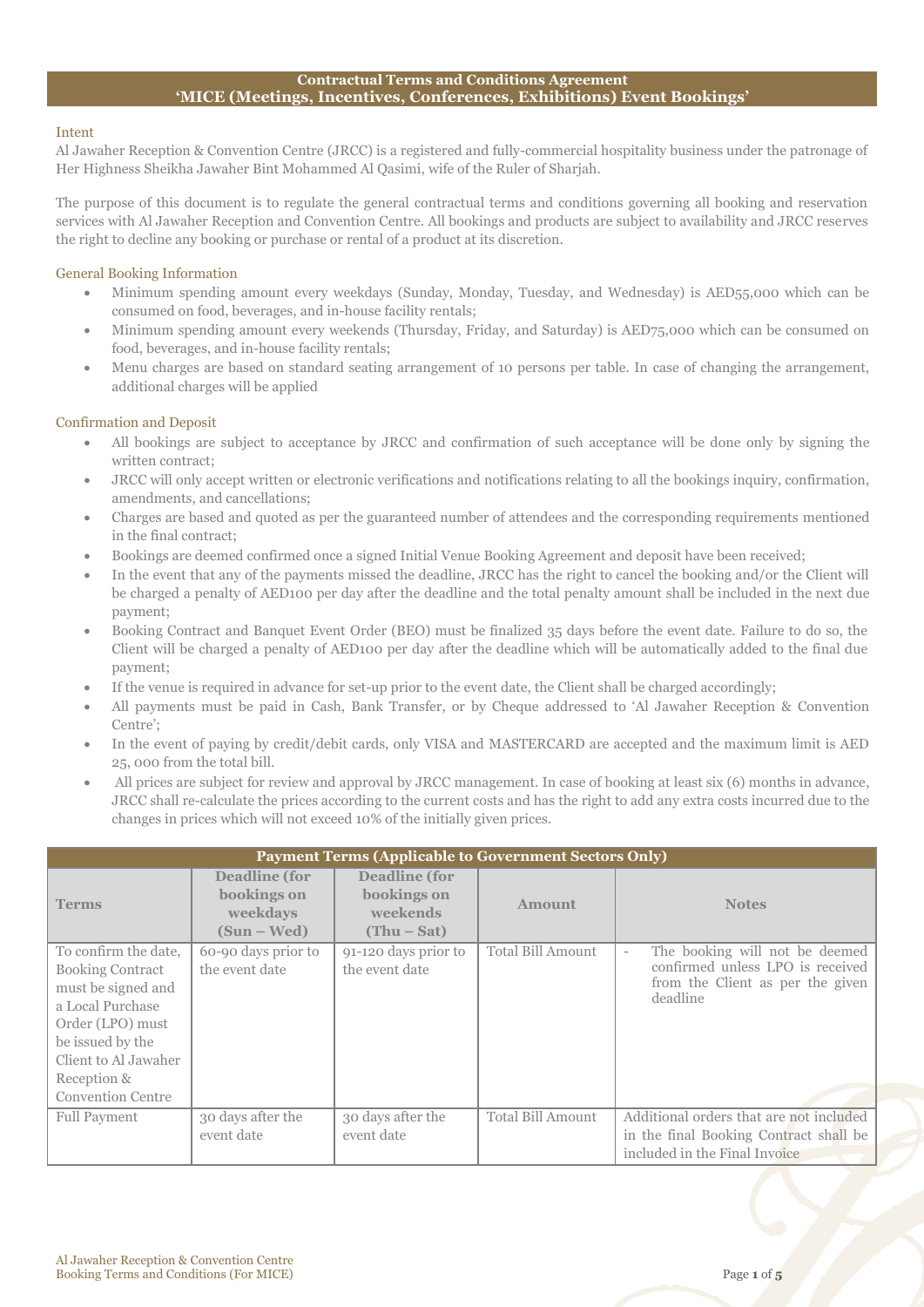| <b>Payment Terms (Applicable to Private Sectors)</b>                                                                                                                                                                                                                  |                                                                |                                                                  |                          |                                                                                                                                                        |
|-----------------------------------------------------------------------------------------------------------------------------------------------------------------------------------------------------------------------------------------------------------------------|----------------------------------------------------------------|------------------------------------------------------------------|--------------------------|--------------------------------------------------------------------------------------------------------------------------------------------------------|
| <b>Terms</b>                                                                                                                                                                                                                                                          | <b>Deadline</b> (for<br>bookings on<br>weekdays<br>(Sun – Wed) | <b>Deadline</b> (for<br>bookings on<br>weekends<br>$(Thu - Sat)$ | <b>Amount</b>            | <b>Notes</b>                                                                                                                                           |
| To confirm the date,<br>Booking<br>Contract<br>must be signed and a<br>Purchase<br>Local<br>Order (LPO) must be<br>issued by the Client<br>Jawaher<br>Al<br>to<br>8 <sub>x</sub><br>Reception<br>Convention Centre<br>together with the 1st<br><b>Advance Payment</b> | 60-90 days before<br>the event date                            | 91-120 days before<br>the event date                             | 25% of the total bill    | The booking will not be deemed<br>confirmed unless LPO and 1 <sup>st</sup> Advance<br>Payment is received from the Client as<br>per the given deadline |
| 2nd Payment                                                                                                                                                                                                                                                           | 31-59 days before<br>the event date                            | 60-90 days before<br>the event date                              | 50% of the total<br>bill |                                                                                                                                                        |
| 3rd Payment (Final)                                                                                                                                                                                                                                                   | 15-30 days before<br>the event date                            | 30-59 days before<br>the event date                              | 25% of the total bill    |                                                                                                                                                        |

## Insurance

 The Client pays an insurance rate of AED5,000 for any damages that might arise as a consequence of this event. This deposit is refundable if there are no records of damages after the event. Insurance will be refunded to the Client two weeks after the event date, every Mondays and Wednesdays from 10:00am – 4:00pm. JRCC shall notify the Client if the Insurance Deposit is ready for collection.

## Cancellation and Postponement Policies

- Postponing or changing the date of the confirmed booking shall be considered as cancelled booking and will be subject to cancellation terms and conditions;
- In case of cancellation of bookings paid through Visa or MasterCard, an additional transaction Bank handling fee of 2.25% will be applied from the total amount paid;
- If any payment under these terms and conditions is overdue, then without prejudice to our other rights and remedies we may cancel your Booking and/or we may suspend the supply and/or deliveries of any other services being provided to you by JRCC;
- All cancellation/postponement notifications must be in writing by filling the Booking Cancellation Form provided and by the same person whose signature is on the last contract.

| <b>Cancellation and Postponement of MICE and Corporate Events</b>                                                                                                                                                                                                                                                                            |       |                                                             |                   |                  |                 |                        |  |  |
|----------------------------------------------------------------------------------------------------------------------------------------------------------------------------------------------------------------------------------------------------------------------------------------------------------------------------------------------|-------|-------------------------------------------------------------|-------------------|------------------|-----------------|------------------------|--|--|
| <b>Cause/Notice</b>                                                                                                                                                                                                                                                                                                                          |       | Mandatory percentages to be deducted from the<br>total bill |                   |                  |                 |                        |  |  |
|                                                                                                                                                                                                                                                                                                                                              |       | $30 -$<br>59<br>days                                        | $21 - 29$<br>days | $8 - 20$<br>days | $4 - 7$<br>days | $0 - 3$<br><b>days</b> |  |  |
| In the case of:                                                                                                                                                                                                                                                                                                                              |       |                                                             |                   |                  |                 |                        |  |  |
| A serious Health Condition or Death of the events Patron, Guest of<br>Honor, or important attendee<br>Instructions from HRH the Ruler of the Emirate or HH his wife or<br>either of their offices<br>Major Political Reasons/Natural Disasters including extreme<br>weather conditions that prevent access to the event<br>National mourning | $0\%$ | $0\%$                                                       | 15%               | 25%              | 35%             | 50%                    |  |  |
| Others (Including failure to obtain required documents for any of the<br>cases above)                                                                                                                                                                                                                                                        |       | 10%                                                         | 20%               | 30%              | 50%             | 100%                   |  |  |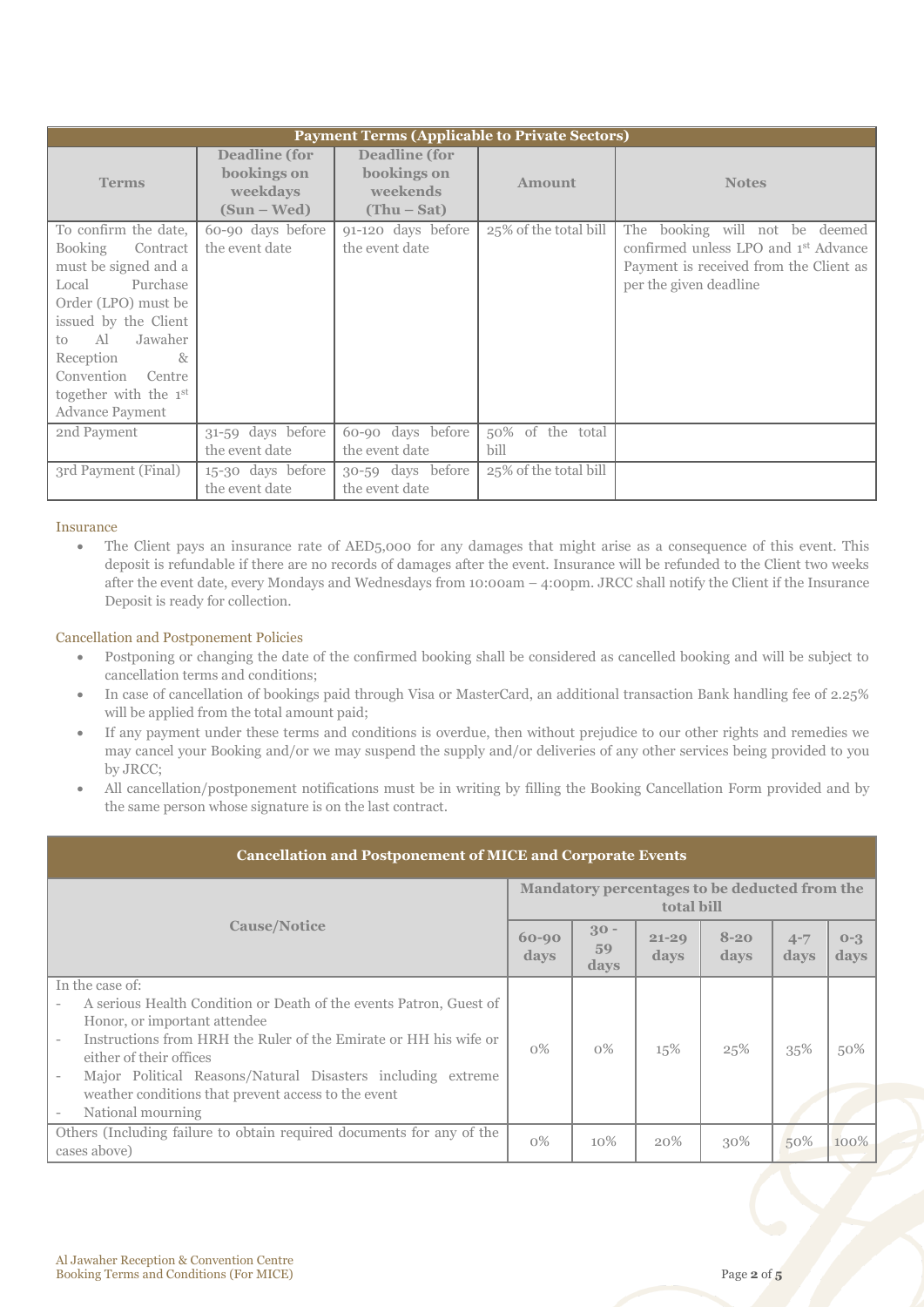### Booking Amendments

- Bookings cannot be amended unless agreed between authorized representative of JRCC and the client and by signing the Booking Amendment Agreement;
- All changes in terms of hall set-up and F&B requirements are subject to availability of a suitable alternative and will be accepted no later than 2 weeks prior to the event date. Once the booking is confirmed, the Client shall not be allowed to reduce the total guaranteed number of guests. However, request for additional guests shall be accepted provided 2 weeks advance notice is given and the Client shall be charged accordingly;
- JRCC will only cater to the confirmed guaranteed number of guests mentioned in the Booking Contract. Catering to last minute additional attendees is subject to the availability of the food which will be confirmed only after catering to the specified guaranteed number of guests. The Client shall be charged as per the selected menu amount for every additional guest;
- In the unlikely event that it becomes necessary to change a booking, in total or in part, JRCC will inform the client of the possibilities and choices. The client then will have the choice of:
	- a. Accepting the changed arrangements
	- b. Purchasing another booking with JRCC and paying or receiving a refund in respect of any differences
	- c. Cancelling the booking and receiving a refund of payments made subject to the cancellation policies

## **Catering**

- Clients are not allowed to bring food and beverages into JRCC facility without prior permission from JRCC Management. In the event that the Client is granted an exceptional permission to bring food from outside such as traditional sweets and Arabic Coffee, it is a mandatory that the Client signs the Disclaimer Form upon JRCC approval. External Caterer should be aware of health and safety regulations.
- JRCC has the right to refuse to open any bottled drinks without obtaining prior consent. In the case of the client's insistence, it is customary to impose fees in the amount of AED30 for each bottle, and additional charges for service, drinking cups or glass rentals, and compensation for breakage.

### Item Loss, Damages, and Security Issues

- The Client will be financially liable for any damages or loss caused by the Client, its guests, and approved external caterer to the venue, facilities, fixtures, furnishings, windows or surrounding property during the event. Any type of damages to JRCC property or loss of items during the event caused by the Client, its guests, and approved external caterer shall be billed to the client for a minimum amount of AED5,000 and more depending on the degree of damage/s and amount of losses;
- No items are to be nailed, screwed, stapled or adhered to the walls, doors, ceilings or any other surface;
- JRCC reserves the right to request the alteration of the set-up of any events to comply with fire, health and safety regulations; therefore, the client must submit the event floor plan 15 days prior to the event date to avoid last minute changes;
- Fireworks, uncovered or unstable candles, rose guns or colored water, perfume table are not allowed inside the halls. Bukhoor will only be allowed inside the hall an hour prior to the food pick-up service. JRCC has the right to stop the usage of Bukhoor at any time;
- Bands and Male DJs will not be allowed to stay inside the halls during female weddings/functions;
- JRCC has the right to refuse or cancel any bookings or functions that may damage JRCC reputation or affect its security and/or business operations;
- JRCC is not suitable for children's use; therefore, in the event that a guest is hosting an event where children are invited, the client will be liable for any damages caused by children allowed in. If the children are not desired to be there by the client, our Security staff can assist in controlling their entry within a 3-day notice;
- Generally, animals are not allowed at JRCC property. However, selected bookings that would require trained animals as part of the event will only be allowed outside JRCC building and will be subject to terms and conditions. JRCC management has the right to require the client to remove the animal/s from JRCC property if the animal/s is out of control or poses a direct threat to the health and safety of others. JRCC shall provide the client the current photos of the location in different angles where the animal/s will be placed as proof of the actual condition of the allocated area before handing it over to the client. A Disclaimer Form must be signed by the Client for items that will be brought from outside which will clear JRCC from any incidents or damages caused by the 3rd Party suppliers.

#### Third Party Liability

- The client is fully responsible of ensuring that all 3rd Party suppliers hired for the event (Event Companies, Florists, Photographers, Videographers, DJ, Entertainers, etc.) are professional and will adhere to JRCC's contractors rules and regulations; and that a main contact person who is fluent in English and Arabic languages is chosen from the company to liaise with the JRCC event representative;
- In the event of the supplier company not cooperating with JRCC's event representative, JRCC has the right to take the necessary action with the company to ensure the security of its clients, assets, and reputations;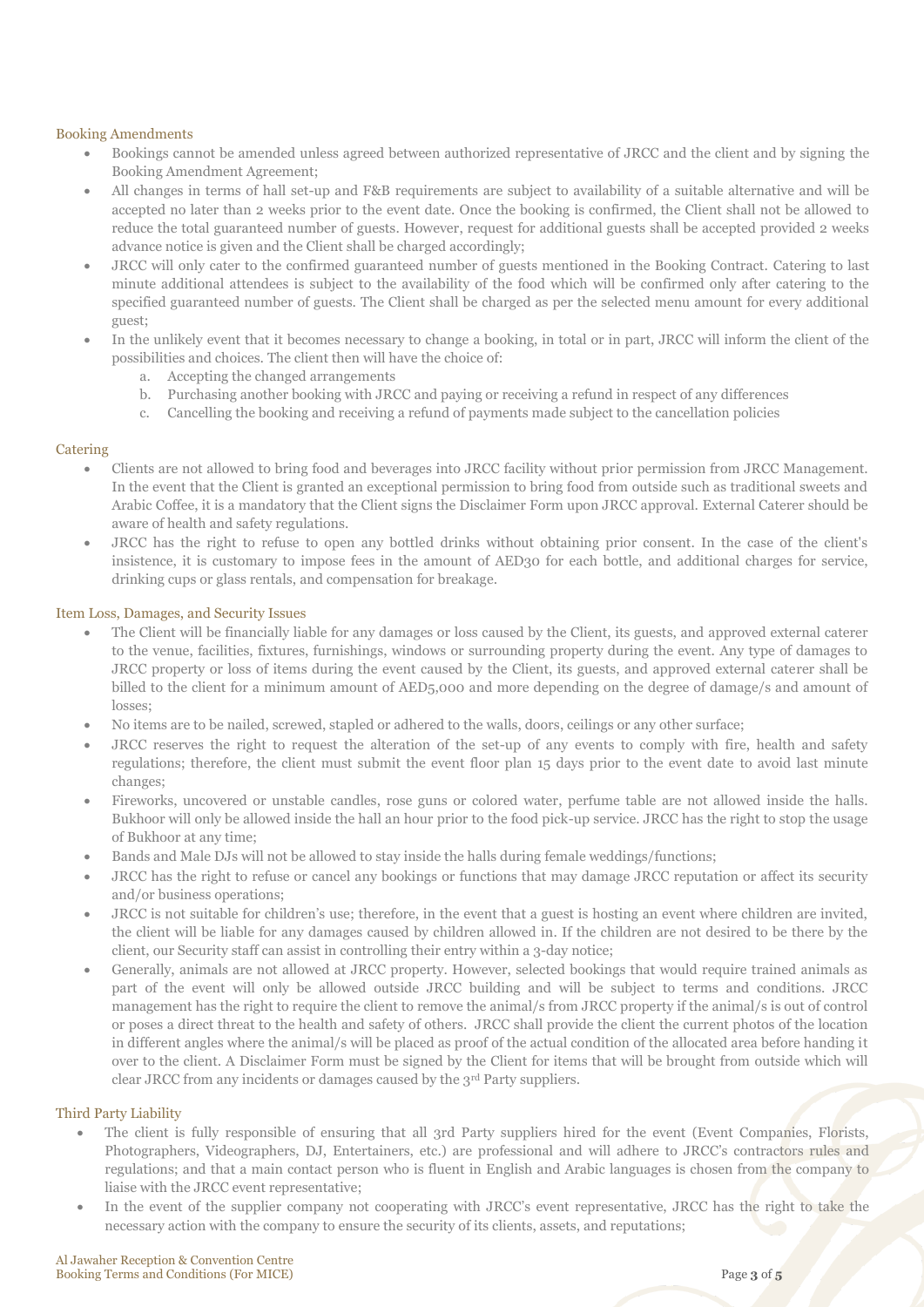- The client shall communicate with the suppliers the JRCC Venue Use Terms and Conditions including the provision of Insurance and Security Deposit by contractor before entering JRCC premises;
- The client shall make sure that the selected 3rd party suppliers are legitimate to work and enter JRCC premises. JRCC has the right to reject a company that is included in the 'Entry Ban List' even if it leads to client's cancellation of contract with the 3rd party supplier;
- JRCC reserves the right to take pictures of the hall set-up before, during, and after the event. Taken photos will not be used for advertising and promotional purposes, unless agreed by the client. Usage of JRCC logo and official logos, photos and transparencies of companies holding their events at JRCC will be agreed only upon signing of a written permission between both parties;
- JRCC shall not be responsible for the dissemination of event photos or videos that were taken by the Client's guests or its contracted external suppliers;
- If the 3rd party supplier wishes to use JRCC name and likeness for advertising and promotional, then supplier must take written approval from JRCC Management before proceeding with the production for such advertising and promotional materials.

## Venue Site Visits

 The venue is available for viewing by appointment only for suppliers/contractors arranged by the Client. Please contact JRCC Events Team to arrange suitable appointment time. Provisions for 2 site inspections are included in the venue hire.

### Venue Access and Function Duration

- Function set-up and preparations times are to be advised at time of booking in order for access and lock-up of the venue to be arranged;
- Access to the venue is available from 8:00am on the day of your function and the venue should be vacated by 7:00am the following day, unless prior arrangements have been made;
- All deliveries must be advised and pre-arranged through JRCC as the venue is not accessible without prior notice. Please take note that there is limited storage space, so deliveries should be kept to the day of the event wherever possible.

### Delay or Failure to Perform

 If JRCC is prevented from fully performing the terms and conditions of this Agreement due to a Force Majeure or due to any cause beyond our reasonable control including (without limitation): natural disasters, accidents, political disturbances, strike, industrial action or stoppages of work, any form of government intervention, a third party act or omission; or failure by you to give us a correct information, JRCC may suspend and/or terminate this Agreement, provided that JRCC will not be obligated to return any sums advanced, loaned or paid by the client.

#### Complaints and Disputes

For any problems or complaints related to the site or effectiveness or services provided by JRCC, the Client shall inform JRCC management through the Manager responsible of this event and shall receive and email or telephone call from the JRCC customer service department for further investigation. The clients may also require making a formal written report before starting any official investigations, and all complaints or disputes shall be resolved within the organization.

#### Terminating the Contract

JRCC has the right to terminate the Event Booking Contract in case of the following conditions:

- The client fails to fulfill any of its obligations contained in the terms and conditions
- The client carried out changes to the event details without informing the management and having the approval of the JRCC
- Information provided to the JRCC regarding the event indicating it may threaten public safety or public order, or give rise to unacceptable in terms of personal injury or property damage and could not communicate with the client to acknowledge the risks
- The client using any misleading information when booking the event

### Amendment of the Terms and Conditions

JRCC has the right to review and amend the terms and conditions from time to time. Contract is subject to the existing terms and conditions at the time when the Client confirmed the booking, however for changes or new terms as per government law order, Client is mandated to follow the new terms and conditions even after the signing of contract.